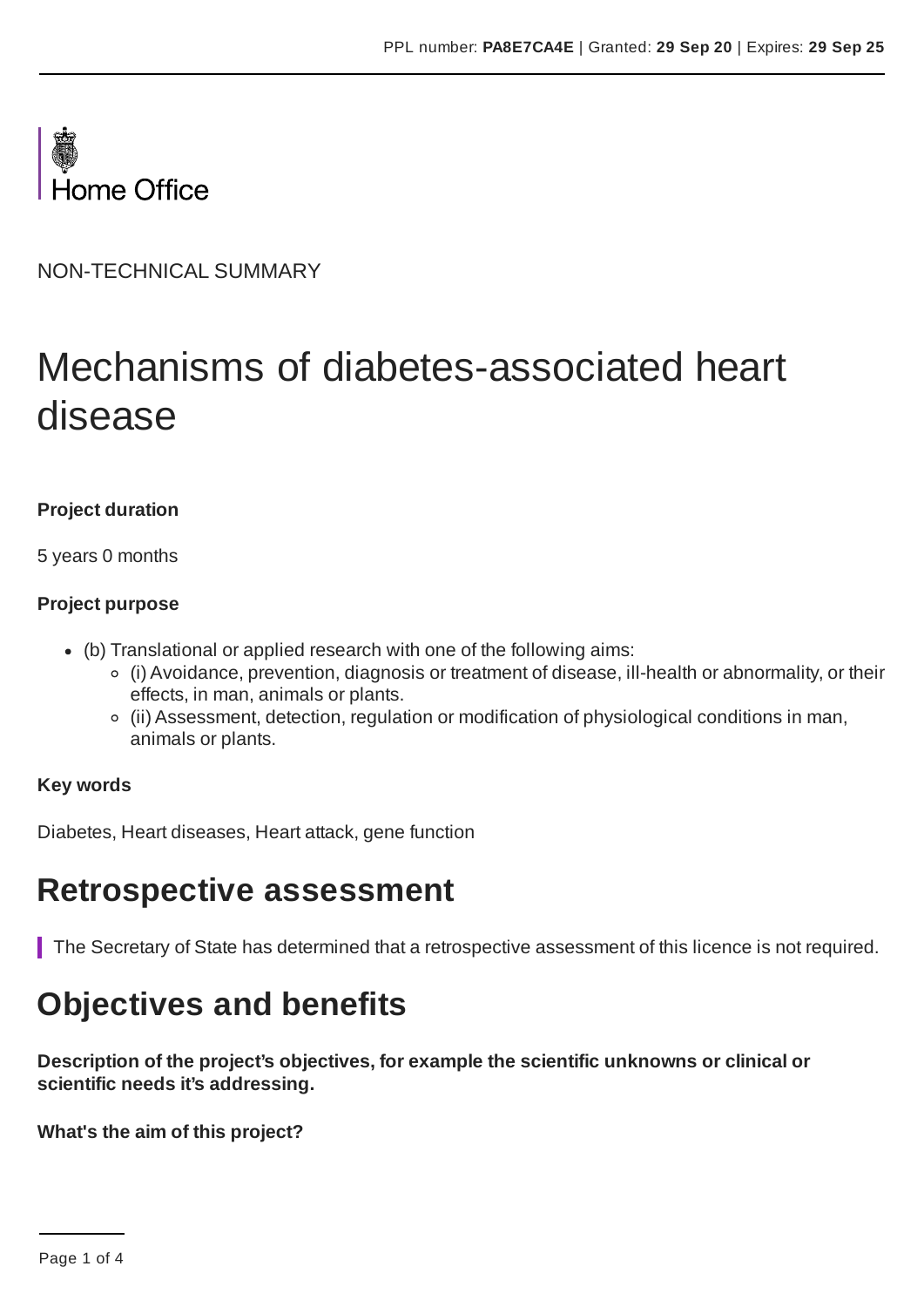The aim of this project is to determine the fundamental role of genes involved in diabetes-associated heart disease, in particular the effects of diabetes on the development of heart dysfunction. The objective is to develop the treatment strategies of heart dysfunction, particular in diabetes.

#### **Potential benefits likely to derive from the project, for example how science might be advanced or how humans, animals or the environment might benefit - these could be short-term benefits within the duration of the project or long-term benefits that accrue after the project has finished.**

#### **What are the potential benefits that will derive from this project?**

Diabetes affects 10% population worldwide.Approximately 57% diabetic people will develop some degree of damage to heart function. Diabetes not only affects structures and function of heart muscles, but also causes poorer prognosis after heart attack. This project will benefit diabetic patients suffering from heart disease by identifying new treatments to improve heart function.

#### **Species and numbers of animals expected to be used**

#### **What types and approximate numbers of animals will you use over the course of this project?**

The designed work will be conducted in mice for the duration of 5 years, which includes five thousand animals. Genetically modified mice will be used to study the role of genes in the heart.

### **Predicted harms**

**Typical procedures done to animals, for example injections or surgical procedures, including duration of the experiment and number of procedures.**

#### **In the context of what you propose to do to the animals, what are the expected adverse effects and the likely/expected level of severity? What will happen to the animals at the end?**

Mouse models will be used to study the effects of both types of diabetes on heart disease. With both models, animals will have raised blood sugar levels, eat and drink more, and urinate more frequently than control mice.Animals are regularly checked, and cages are changed daily. We typically use streptozotocin to develop Type 1 diabetes on mice, in which loss of body weight may occur. Type 2 diabetes will be induced by high calorie food, obesity or skin irritation may occur.At any stage, if the mice display any distress or lose a lot weight, they will be killed humanely.

When checking blood sugar in models of diabetes, we may remove food from the cage for 6-18 hours, which may irritate the animals though water will be always provided. A small amount of blood will be collected under local anaesthesia to reduce stress in the animals.

Administration of pharmacological agents by injection or oral route (gavage) may cause transient stress. Where appropriate pain relief medication or local anaesthesia will be provided. The animals will be carefully monitored to ensure effectiveness.

Page 2 of 4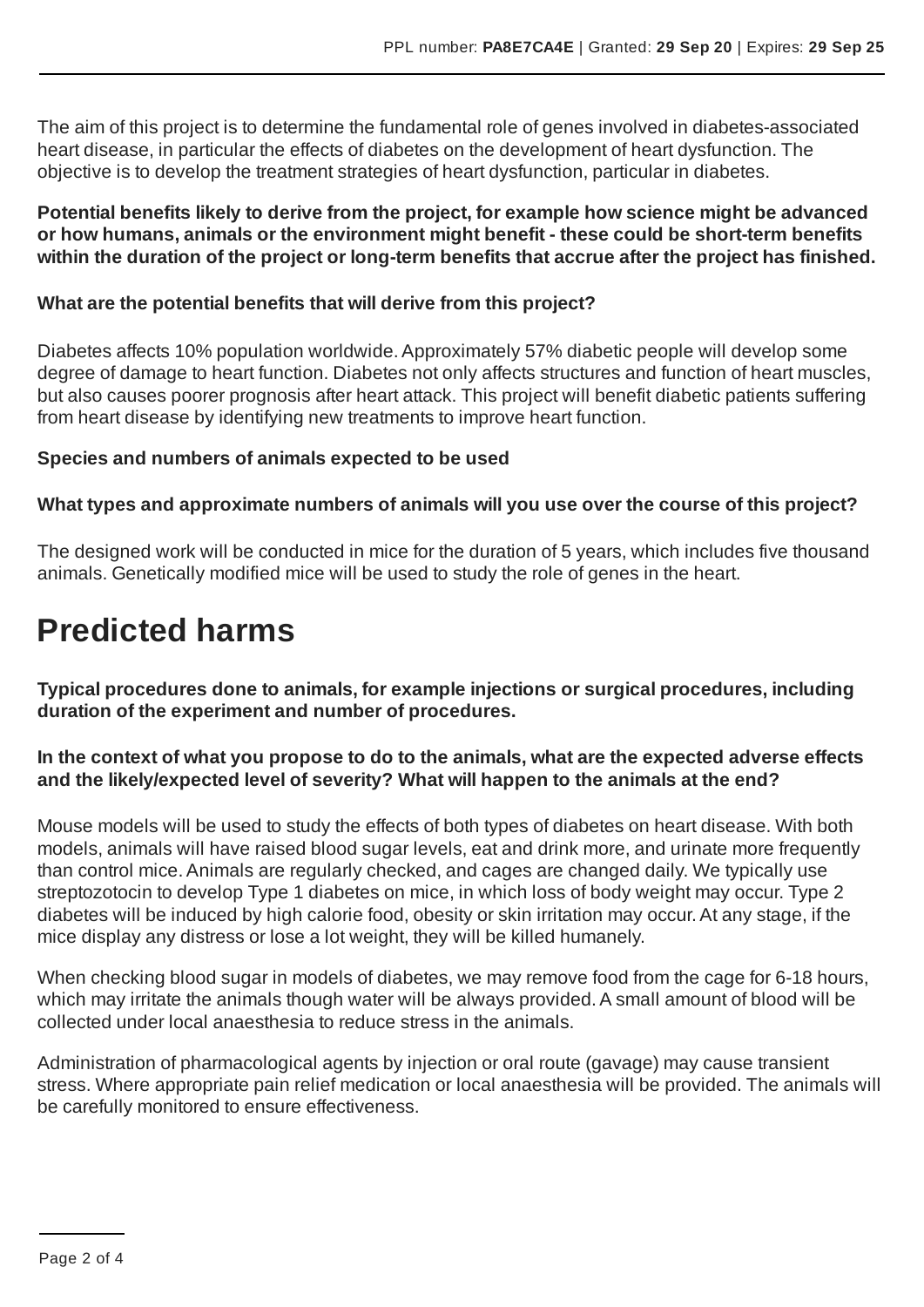Post-heart attack injury will be induced under terminal anaesthesia by ligation and subsequent untying one of the major blood vessels of the heart (coronary artery). These mice will not recover after surgery.

To assess cardiovascular function, mice will undergo a series of tests, including ECG for heart rate and rhythm, blood pressure which are not performed under sedation and cause little stress to the animals. Cardiac ultrasound will also be performed under general anaesthesia. These tests may be repeatedly performed, in which the animals will recover from general anaesthesia and be reused. The welfare of the animals in these longitudinal studies will be carefully monitored.

# **Replacement**

#### **State why you need to use animals and why you cannot use non-animal alternatives.**

The anatomy and physiopathology of the heart in mouse is similar to the human heart. Diabetes is a whole-body disease, affecting hormone, immune and cardiovascular systems, which cannot be effectively tested in non-animal systems. Hence, there are currently no alternatives to the use of mice.

Cultured heart cells or isolated heart complement our understanding of gene function and treatment dose or efficacy. If any relevant non-animal alternatives become available during the course of the work, we will incorporate these in our projects.

# **Reduction**

**Explain how you will assure the use of minimum numbers of animals.**

We will use statistical Power Calculations based on our previous experiments and experience, which allows us to minimise the number of animals.

We will use efficient and optimised breeding protocols to minimise animal number. In addition, the use of control animals can be reduced, because the variation between these mice is lower. Where possible control data from previous experiments may be used to minimise controls.

### **Refinement**

**Explain the choice of species and why the animal model(s) you will use are the most refined, having regard to the objectives. Explain the general measures you will take to minimise welfare costs (harms) to the animals.**

Gene changed mice are well-established models for studying the cause of heart diseases in human. Although gene changes may result in unexpected suffering, these occurrences are rare, and the mice will be monitored at all stages.